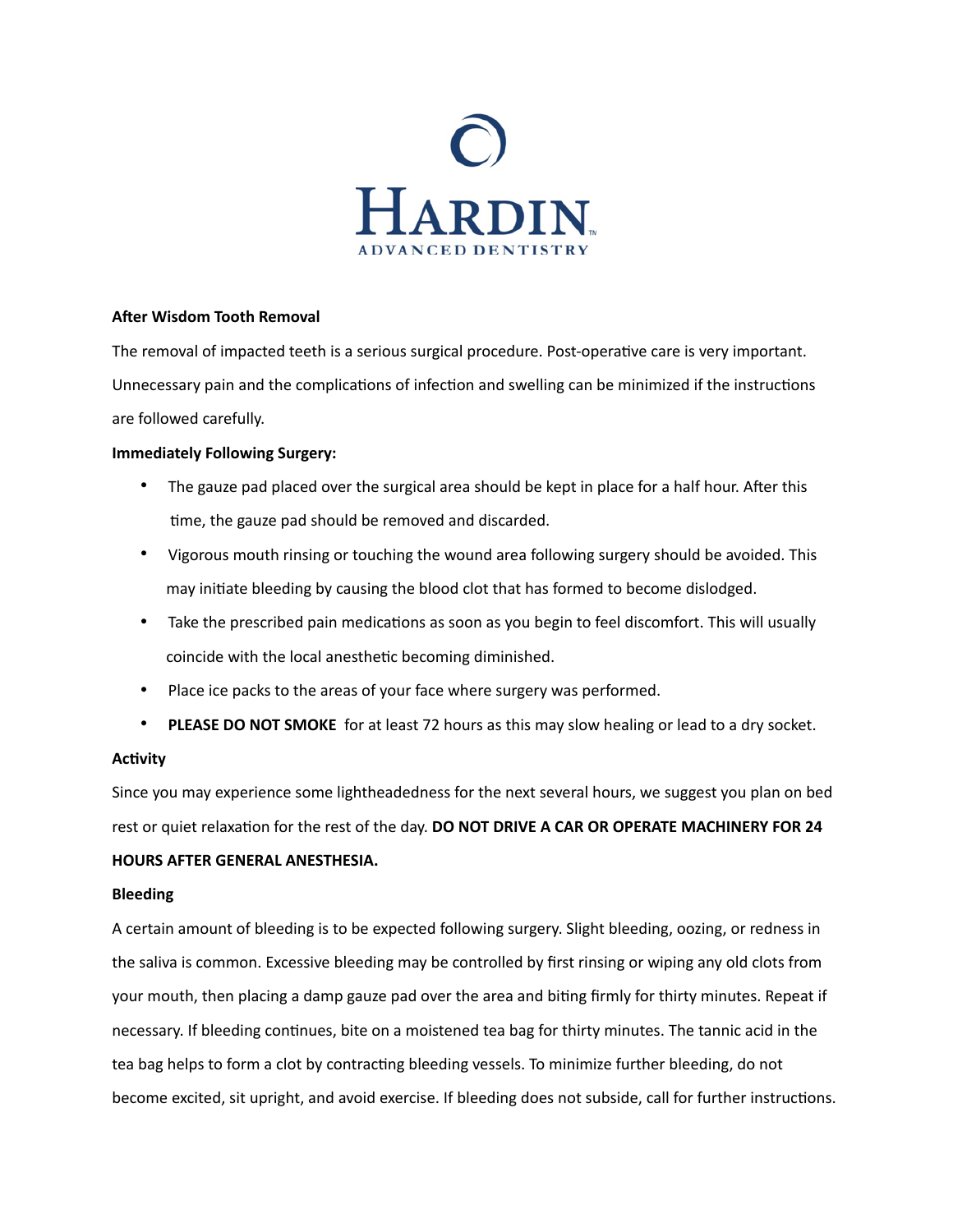#### **Swelling**

The swelling that is normally expected is usually proportional to the surgery involved. Swelling around The mouth, cheeks, eyes and sides of the face is not uncommon. This is the body's normal reaction to surgery and eventual repair. The swelling will not become apparent until the day following surgery and will not reach its maximum until 2-3 days post-operatively. However, the swelling may be minimized by the immediate use of ice packs. Two baggies filled with ice, or ice packs should be applied to the sides of the face where surgery was performed. The ice packs should be left on continuously while you are awake. After 48 hours, ice has no beneficial effect. If swelling or jaw stiffness has persisted for several days, there is no cause for alarm. This is a normal reaction to surgery. Thirty-six hours following surgery, the application of moist heat to the areas of the face is beneficial in reducing the size of the swelling.

#### **Pain**

For moderate pain, one or two tablets of Tylenol or Extra Strength Tylenol may be taken every three to four hours or Ibuprofen, (Motrin or Advil) two-four 200 mg tablets may be taken every 3-4 hours. For severe pain, take the medications prescribed by your surgeon as directed. The prescribed pain medicine will make you groggy and will slow down your reflexes. Do not drive an automobile or work around machinery.

Avoid alcoholic beverages. Pain or discomfort following surgery should subside more and more every day. If pain persists, it may require attention and you should call the office.

#### **Keep the mouth clean**

No rinsing of any kind should be performed until the day following surgery. You can brush your teeth the night of surgery but rinse gently. The day after surgery you should begin rinsing at least 5-6 times a day especially after eating with a cup of warm water mixed with a teaspoon of salt.

#### **Discoloration**

In some cases, discoloration of the skin follows swelling. The development of black, blue, green, or yellow discoloration is due to blood spreading beneath the tissues. This is a normal post-operative occurrence, which may occur 2-3 days post-operatively. Moist heat applied to the area may speed up the removal of the discoloration.

#### **Antibiotics**

If you have been placed on antibiotics, take the tablets or liquid as directed. Antibiotics will be given to help prevent infection. Discontinue antibiotic use in the event of a rash or other unfavorable reaction.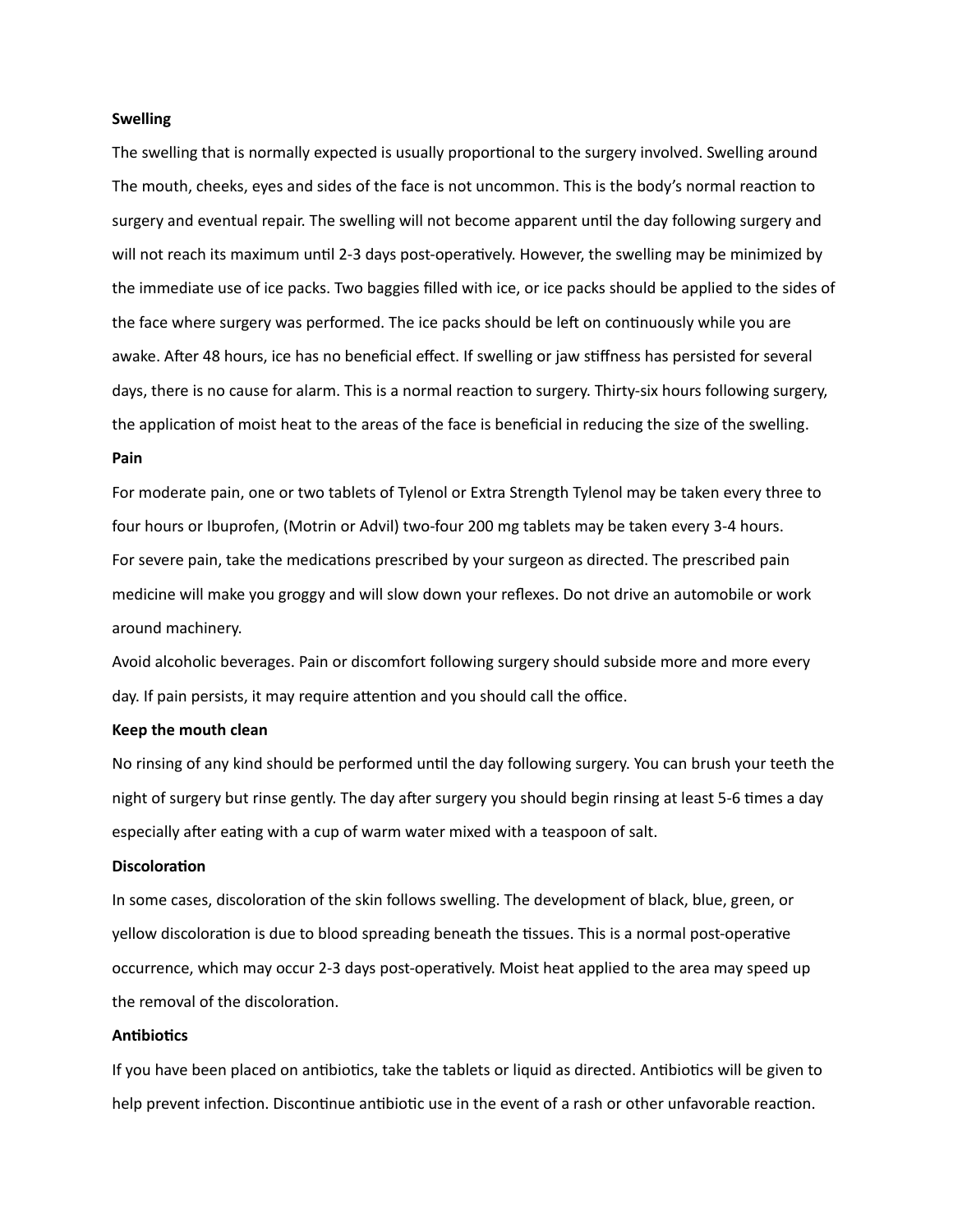Call the office if you have any questions.

#### **Nausea and Vomiting**

In the event of nausea and/or vomiting following surgery, do not take anything by mouth for at least an hour including the prescribed medicine. You should then sip on coke, tea or ginger ale. You should sip slowly over a fifteen-minute period. When the nausea subsides you can begin taking solid foods and the prescribed medicine.

#### **Other Complications**

If numbness of the lip, chin, or tongue occurs there is no cause for alarm. As stated before surgery, this is usually temporary in nature. You should be aware that if your lip or tongue is numb, you could bite it and not feel the sensation. So be careful and please call us if you have any questions. Slight elevation of temperature immediately following surgery is not uncommon. If the temperature persists, notify the office. Tylenol or ibuprofen should be taken to reduce the fever.

- You should be careful going from the lying down position to standing. You were not able to eat or drink prior to surgery. It was also difficult to take fluids. Taking pain medications can make you dizzy. You could get light headed when you stand up suddenly. Before standing up, you should sit for one minute then get up.
- Occasionally, patients may feel hard projections in the mouth with their tongue. They are not roots, they are the bony walls which supported the tooth. These projections usually smooth out spontaneously. If not, they can be removed by our doctors.
- If the corners of your mouth are stretched, they may dry out and crack. Your lips should be kept moist with an ointment such as Vaseline.
- Sore throats and pain when swallowing are not uncommon. The muscles get swollen. The normal act of swallowing can then become painful. This will subside in 2-3 days.
- Stiffness (Trismus) of the jaw muscles may cause difficulty in opening your mouth for a few days following surgery. This is a normal post-operative event which will resolve in time.

#### **Diet**

After general anesthetic or I.V. sedation, liquids should be initially taken. You may eat anything soft by chewing in the non-affected areas of your mouth away from the surgical sites. High calorie, high protein intakes very important. Nourishment should be taken regularly. You should prevent dehydration by taking fluids regularly. Your food intake will be limited for the first few days. You should compensate for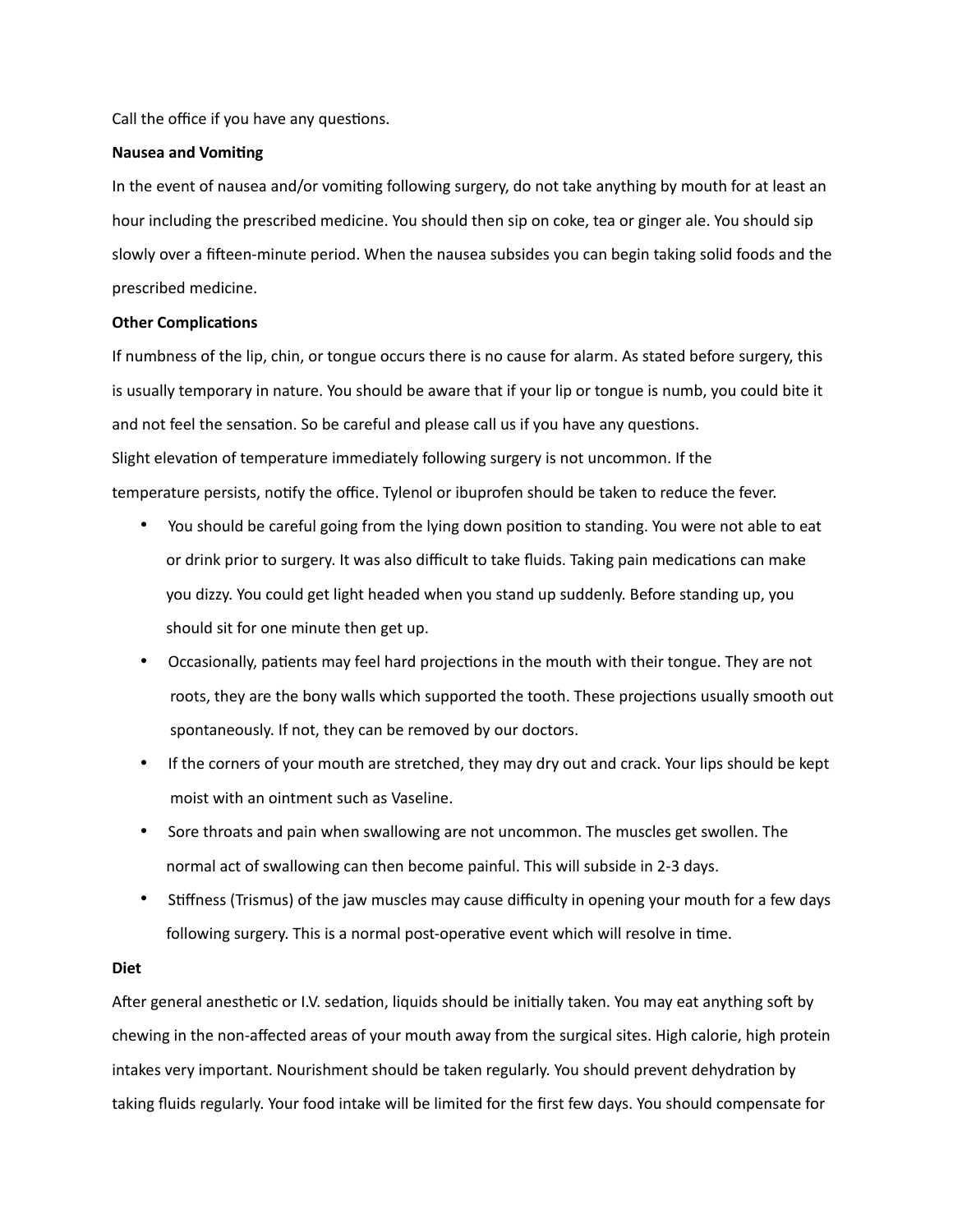this by increasing your fluid intake. At least 5-6 glasses of liquid should be taken daily. Try not to miss a single meal. You will feel better, have more strength, less discomfort and heal faster if you continue to eat. Caution: If you suddenly sit up or stand from a lying position you may become dizzy. If you are lying down following surgery, make sure you sit for one minute before standing. Please review the last page for Diet Suggestions.

### **DO NOT USE A STRAW FOR THE FIRST FEW DAYS AFTER SURGERY.**

### **Finally**

- Sutures are placed the area of surgery to minimize post-operative bleeding and to help healing. Sometimes they become dislodged; this is no cause for alarm. Just remove the loosed suture from your mouth and discard it.
- The pain and swelling should subside more and more each day following surgery. If your post-Operative pain or swelling worsens or unusual symptoms occur call my office for instructions.
- There will be a cavity where the tooth was removed. The cavity will gradually fill in with new tissue over the next month. In the meantime, the area should be kept clean especially after meals with salt water rinses or a toothbrush.
- Your case is individual, no two mouths are alike. Do not accept well intended advice from friends. Discuss your problem with the persons best able to effectively help you: our doctor your family dentist.
- Brushing your teeth is okay just be gentle at the surgical sites.
- A dry socket is when the blood clot gets dislodged prematurely from the tooth socket. Symptoms of pain at the surgical site and even pain to the ear may occur 2-3 days following surgery. Call the office if this occurs.
- If you are involved in regular exercise, be aware that your normal nourishment intake is reduced. Exercise may weaken you. If you get light headed, stop exercising.

### **DIET SUGGESTIONS:**

## **DAY OF SURGERY- LIQUID DIET: COOL INITIALLY:**

Milkshakes jello yogurt ice cream juice

Pop Icee freezes milk custard

Pudding sherbet Ice tea applesauce

**WARM**; after bleeding controlled:

Tomato soup creamy soups cream of wheat coffee/tea

### **DAY AFTER SURGERY- SOFT DIET:**

Pasta Macaroni & Cheese spaghetti & sauce Oatmeal